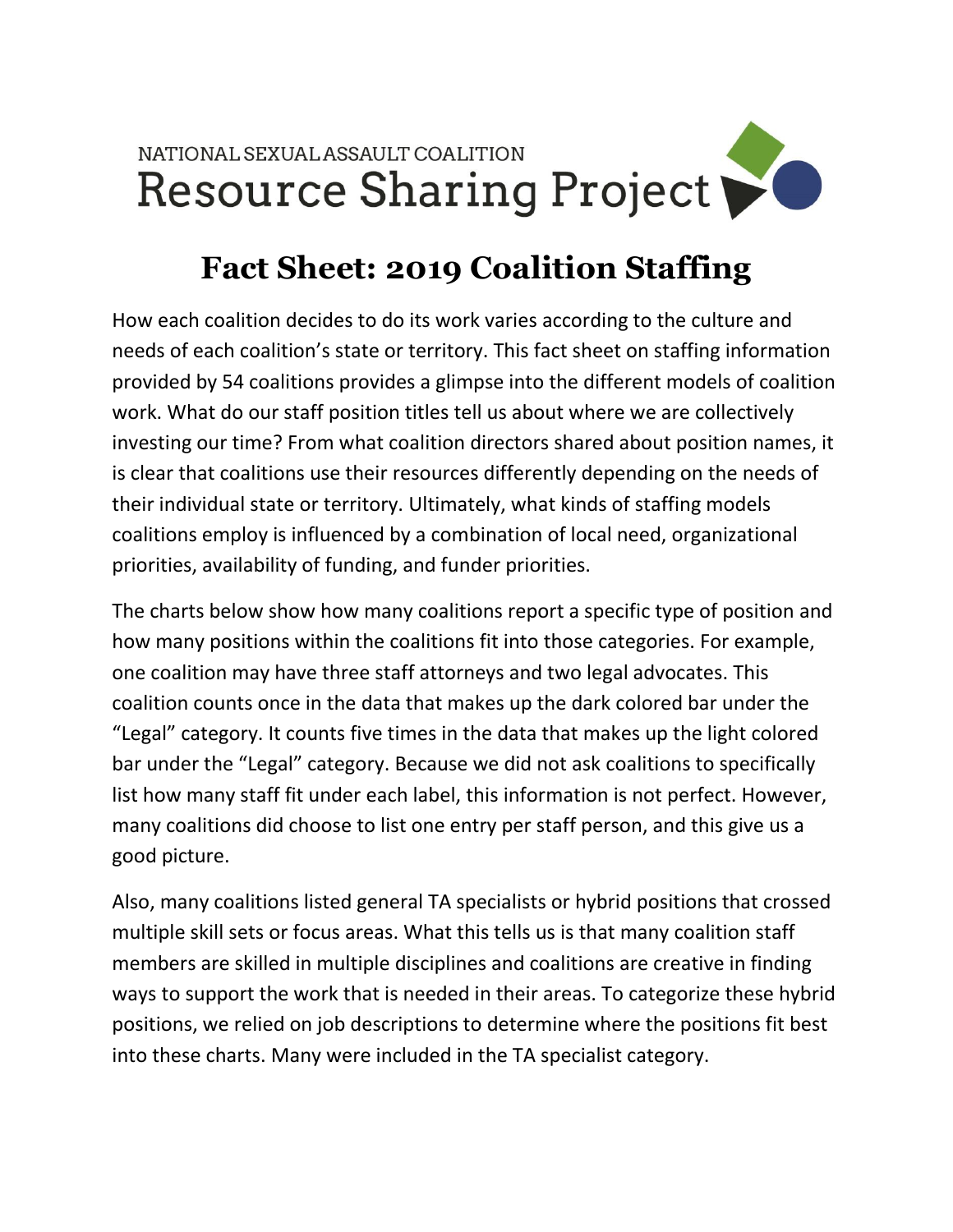Though the information is not perfect, periodically taking a moment to look at the bigger picture of our work can help us identify our collective strengths and continuing areas for growth.



## **Reported Position Types Coalitions Reporting vs. # of Staff Reported**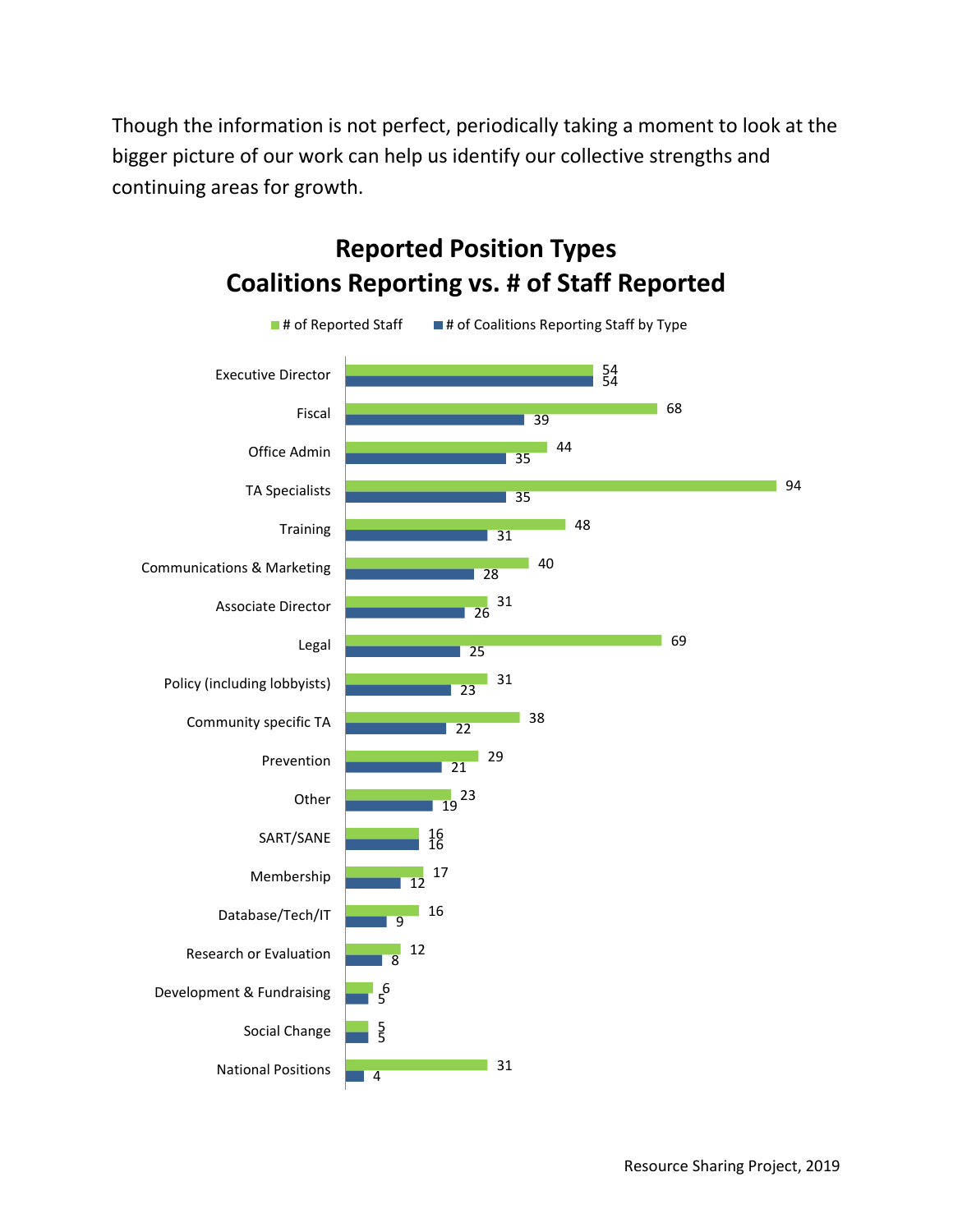## **Community-Specific Technical Assistance**

For the following charts that examine community-specific TA positions, these charts do not necessarily indicate which communities are receiving TA support and which communities are not. They merely give us information about how some coalitions attempt to clarify priority areas and internal areas of expertise.

22 coalitions reported community-specific TA providers. Of those TA providers, the most frequently cited areas of focus are (in order of frequency): rural, PREA, campus, Latina/o/x, underserved, and children.



**Frequency**

Other areas of focus include: men, survivors of trafficking, multicultural support, limited English proficiency outreach, and equity & inclusion specialist.

Several coalitions reported multiple community-specific TA specialists. Coalitions that did not report community-specific TA providers likely distribute those duties amongst TA staff with more generalized titles.